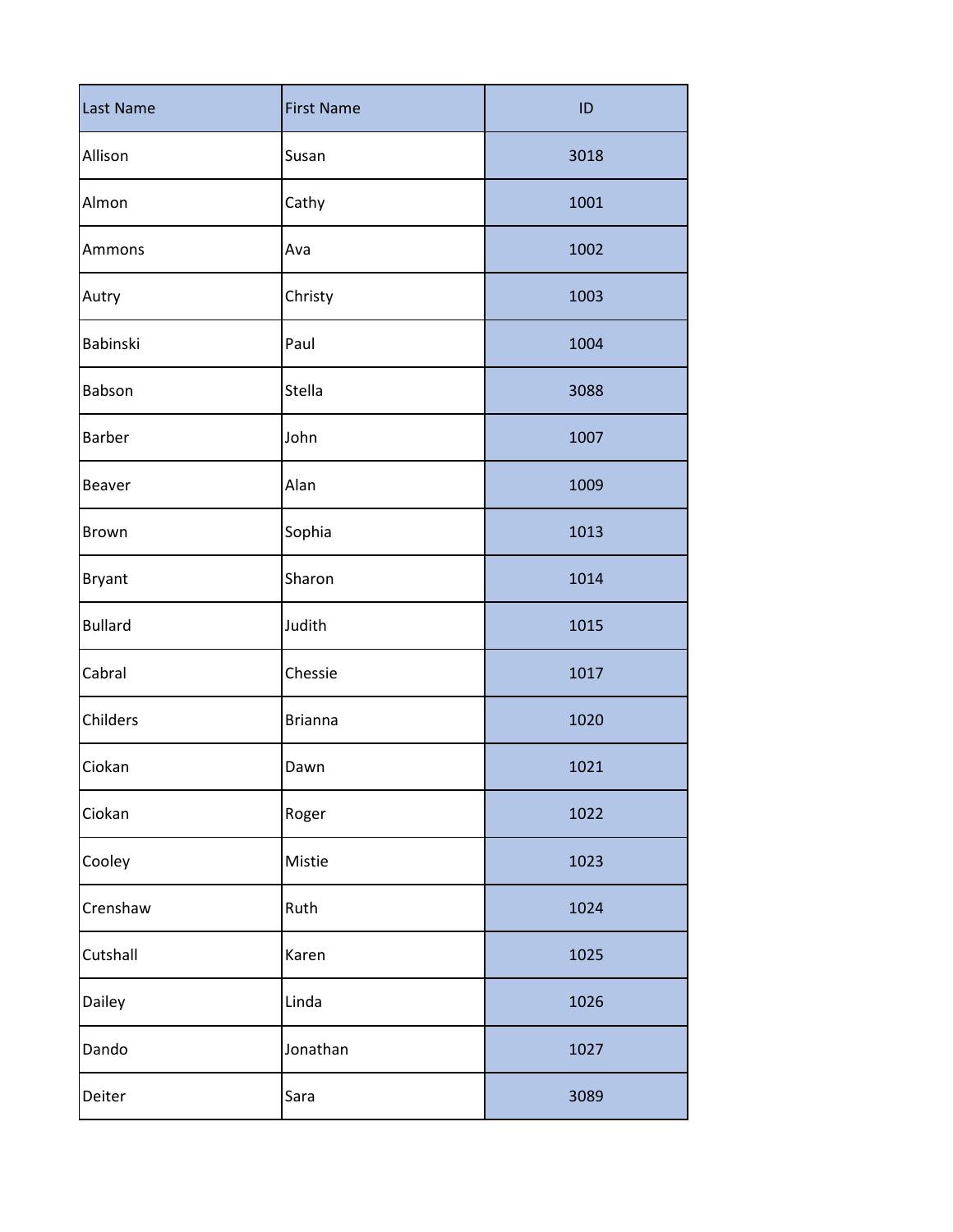| Delargy    | Christine      | 1200 |
|------------|----------------|------|
| Detter     | James          | 1028 |
| Elliott    | <b>Barbara</b> | 1030 |
| Ellis      | Destiny        | 1031 |
| Englund    | Elizabeth      | 1032 |
| Flowers    | Chase          | 1033 |
| Fontaine   | Michelle       | 1034 |
| Foy        | Lydia          | 1036 |
| gatewood   | <b>Thomas</b>  | 1037 |
| Gentzler   | Stephen        | 1039 |
| Graham     | Matthew        | 1041 |
| Haney      | Joey           | 1044 |
| Harden     | Sabrina        | 1045 |
| Hess       | Michael        | 1046 |
| Hewitt     | Louise         | 3019 |
| Hill       | <b>Brian</b>   | 1047 |
| Hill       | Phillip        | 1048 |
| Hopper     | Debbie         | 1051 |
| Howard     | Linda          | 1052 |
| Jasper     | Jennifer       | 1054 |
| Kaufman    | Marsha         | 1056 |
| Kilpatrick | Lynn           | 1058 |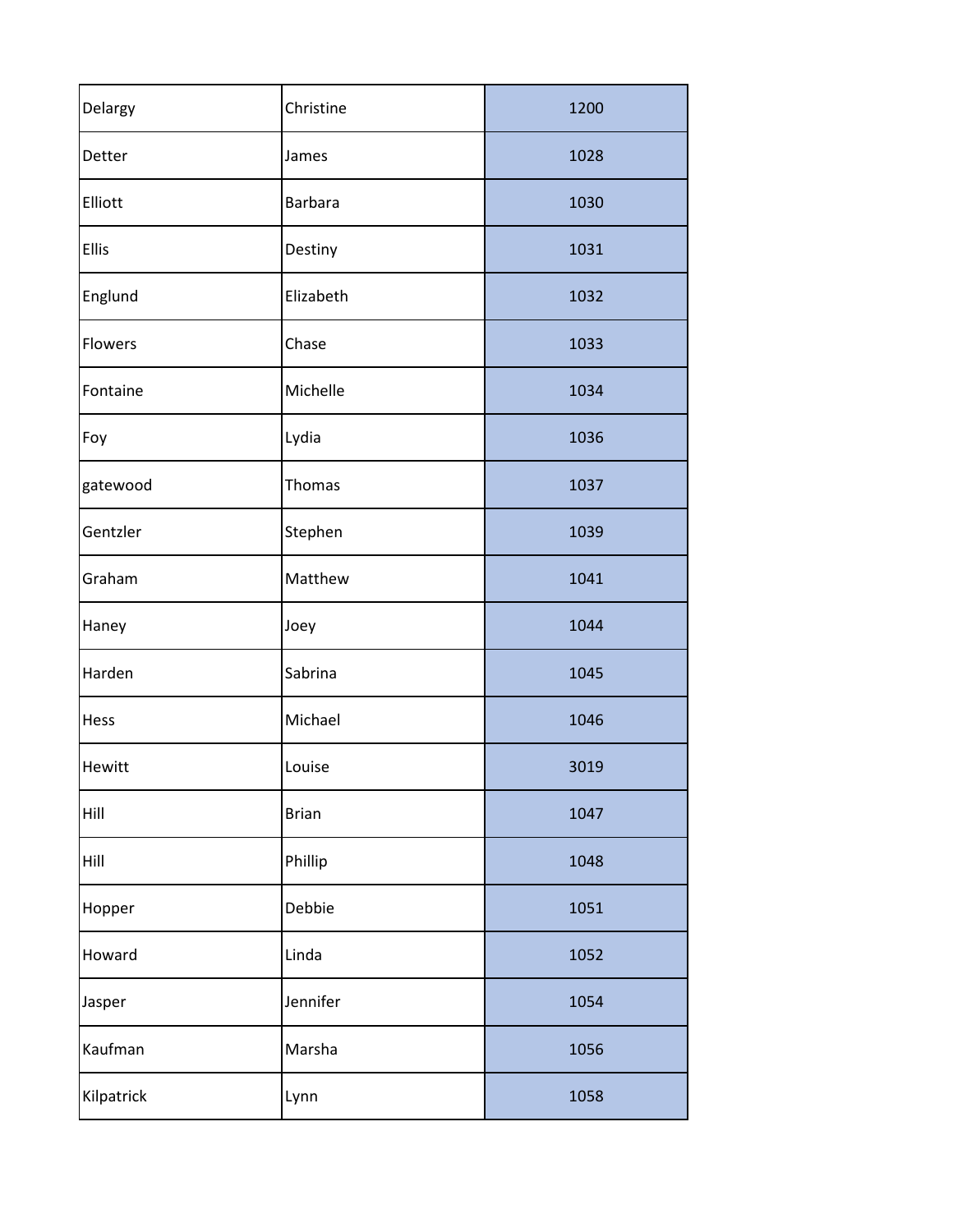| Koha        | Andrew         | 1059 |
|-------------|----------------|------|
| LaRotonda   | <b>Bridget</b> | 1063 |
| Lawver      | Missy          | 1064 |
| Leatherwood | Bob            | 1065 |
| Leatherwood | Lisa           | 1066 |
| Lee         | Scharee        | 1067 |
| Lewis       | Cathy          | 1068 |
| Little      | Donna          | 1069 |
| Livermore   | Jacqueline     | 1070 |
| Markwell    | Gina           | 1073 |
| Martin      | Christy        | 1074 |
| Martin      | Novel          | 1076 |
| Matthews    | Jay            | 1078 |
| McDaniel    | Karen          | 1079 |
| McIntosh    | Amber          | 1080 |
| McSwain     | Mike           | 1081 |
| Meadows     | Kathy          | 1082 |
| Mehta       | Aashka         | 1083 |
| Melton      | Don            | 1084 |
| Miller      | June           | 1085 |
| Mitchell    | Craig          | 1086 |
| Moody       | Anna Sue       | 1088 |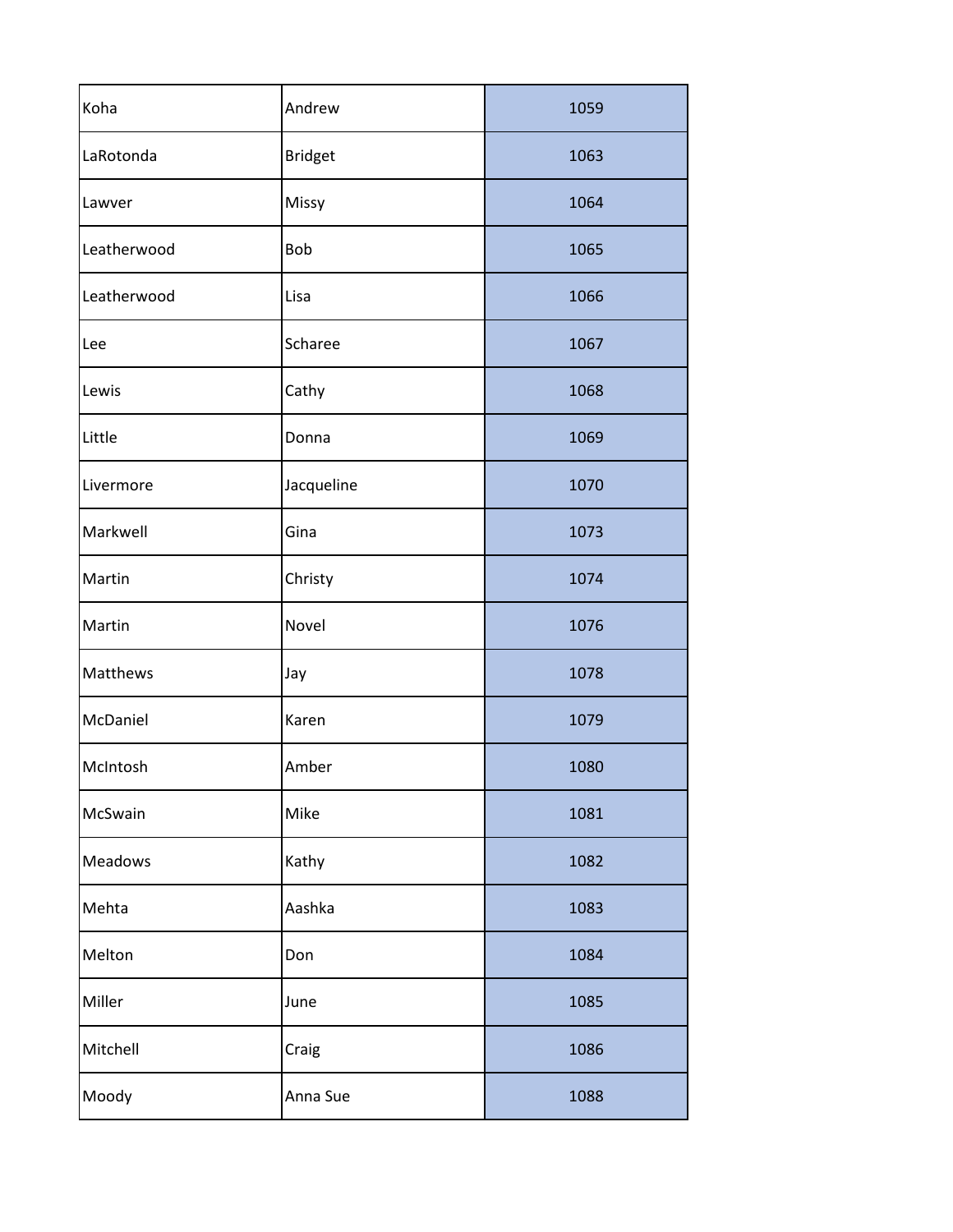| Mooneyham  | Kim         | 1089 |
|------------|-------------|------|
| Morrow     | Kim         | 1091 |
| Myers      | <b>Brad</b> | 3012 |
| Nunn       | Jeff        | 1093 |
| Oliver     | David       | 1094 |
| Owle       | Ginger      | 1095 |
| Page       | Greg        | 1096 |
| Parham     | Syreeta     | 1097 |
| Pearson    | Ivy         | 1098 |
| Powell     | Colleen     | 1100 |
| Ratcliff   | Janice      | 1102 |
| Rich       | Angela      | 3056 |
| Robinson   | Jennifer    | 1103 |
| Russell    | Alex        | 1104 |
| Salomone   | Michael     | 1105 |
| Salter     | Jennifer    | 1106 |
| Schmidlin  | Jim         | 1107 |
| Smithey    | Randy       | 1108 |
| Sprenger   | Chris       | 1109 |
| Stevenson  | Dick        | 1110 |
| Strickland | Jill        | 1111 |
| Suddreth   | Carron      | 1112 |